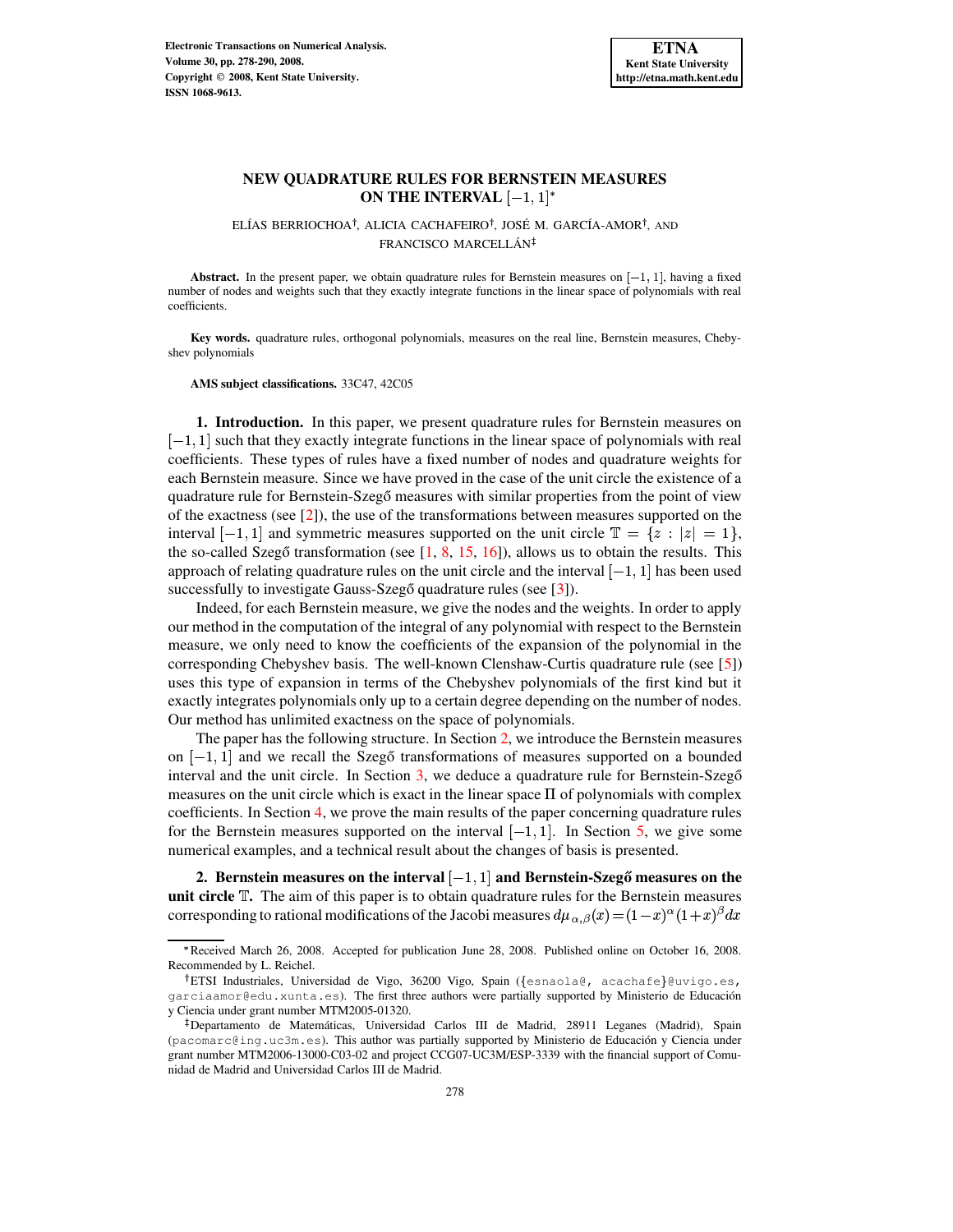for the parameters  $\alpha = \pm \frac{1}{2}$  and  $\beta = \pm \frac{1}{2}$ , i.e., the so-called Chebyshev measures of the first kind  $\alpha = \beta = -\frac{1}{2}$ , of the second kind  $\alpha = \beta = \frac{1}{2}$ , of the third kind  $\alpha = -\frac{1}{2}$ ,  $\beta = \frac{1}{2}$ , and of the fourth kind  $\alpha = \frac{1}{2}$ ,  $\beta = -\frac{1}{2}$  (see [\[13,](#page-12-3) [16\]](#page-12-2)).

If  $q_k(x) = \sum_{n=0}^{\infty} a_n x^r$  is a positive polynomial on  $[-1, 1]$  with real coefficients, we consider the following rational modifications of the above measures, i.e., the Bernstein measures:

<span id="page-1-0"></span>(2.1) 
$$
d\mu_1(x) = \frac{dx}{\pi\sqrt{1-x^2}q_k(x)}, \qquad d\mu_2(x) = \frac{2\sqrt{1-x^2}dx}{\pi q_k(x)},
$$

$$
d\mu_3(x) = \frac{1}{\pi}\sqrt{\frac{1+x}{1-x}}\frac{dx}{q_k(x)}, \qquad d\mu_4(x) = \frac{1}{\pi}\sqrt{\frac{1-x}{1+x}}\frac{dx}{q_k(x)},
$$

which, of course, are positive Borel measures on  $[-1, 1]$ .

Taking into account the Féjer-Riesz representation (see  $[11, 16]$  $[11, 16]$  $[11, 16]$ ), we know that there exists an algebraic polynomial  $A_k(z) = \sum_{r=0}^{k} m_r z^r$ , with  $m_r \in \mathbb{R}$  for  $r = 0, \ldots, k, m_0 > 0$ 0, without zeros in  $\overline{\mathbb{D}} = \{z : |z| \leq 1\}$  such that  $q_k(\cos \theta) = |A_k(e^{i\theta})|^2$ .

Next we show that, applying suitable transformations, the measures  $d\mu_i$ ,  $i = 1, \ldots, 4$ , become the Bernstein-Szegő measure on  $[-\pi, \pi]$ ,  $d\nu(\theta) = \frac{d\theta}{2\pi |A \cup \{d\}}$ . In order to obtain this result, we recall the connection between measures supported on  $[-\pi, \pi]$  and  $[-1, 1]$ , respectively, through the following four transformations (see [\[1,](#page-11-1) [8,](#page-12-0) [15,](#page-12-1) [16\]](#page-12-2)).

**2.1. Szegő transformations** of measures from the interval  $[-1, 1]$  to the unit circle. Let  $\mu$  be a nontrivial probability Borel measure on  $[-1, 1]$ , absolutely continuous with respect to the Lebesgue normalized measure, with weight function  $\omega(x)$ , i.e.,  $d\mu(x) = \omega(x)dx$ . We will transform this measure in the following four different ways.

**First transformation.** Since  $x = \cos \theta$  transforms the interval  $[-\pi, \pi]$  into  $[-1, 1]$ , then we can define a measure  $\nu_1$  on  $[-\pi, \pi]$  such that  $d\nu_1(\theta) = \frac{1}{2}\omega(\cos \theta)|\sin \theta| d\theta$  and  $\nu_1([-\pi,\pi]) = 1$ . It induces another measure on T that we also denote by  $\nu_1$  for the sake of simplicity. Notice that when  $\mu$  is the Chebyshev measure of the first kind, then  $\nu_1$  is the Lebesgue normalized measure.

If  $P(x) = \sum_{l=0}^{n} a_l T_l(x)$ , with  $a_l \in \mathbb{R}$ ,  $l = 0, \ldots, n$ , where  $\{T_n(x)\}_{n \in \mathbb{N}}$  is the sequence of Chebyshev polynomials of the first kind and  $Q(z) = \sum_{l=0}^{n} a_l z^l$ , then it is easy to relate the inner products induced by both measures  $\mu$  and  $\nu_1$  as follows:

$$
\left\langle P(x),T_l(x)\right\rangle_{\mu}=\frac{1}{2}\big\langle Q(z)+Q\big(z^{-1}\big),z^l\big\rangle_{\nu_1}.
$$

**Second transformation.** The substitution  $x = \cos \theta$  and the multiplication by  $\frac{1}{4 \sin^2 \theta}$ defines a finite positive Borel measure  $\nu_2$  on  $[-\pi, \pi]$  by  $d\nu_2(\theta) = \frac{\omega(\cos \theta)}{4|\sin \theta|} d\theta$  if  $\int_{-1}^{1} \frac{\omega(\theta)}{1-x^2} dx$  $\frac{(\cos \theta)}{\cos \theta} d\theta$  if  $\mathcal{L}$  and the state of the state  $\mathcal{L}$  $\frac{\omega(\cos\theta)}{4|\sin\theta|}d\theta \text{ if } \int_{-1}^{1} \frac{\omega(x)}{1-x^2}dx <$  $+\infty$ . The measure  $\nu_2$  induces in a natural way another measure on T that we also denote by -¼  $\sim$  2F  $\sim$  2F  $\sim$  2F  $\sim$  2F  $\sim$  2F  $\sim$  2F  $\sim$  2F  $\sim$  2F  $\sim$  2F  $\sim$  2F  $\sim$  2F  $\sim$  2F  $\sim$  2F  $\sim$  2F  $\sim$  2F  $\sim$  2F  $\sim$  2F  $\sim$  2F  $\sim$  2F  $\sim$  2F  $\sim$  2F  $\sim$  2F  $\sim$  2F  $\sim$  2F  $\sim$  2F  $\sim$  2F  $\sim$  2F  $\sim$   $\nu_2$ . Notice that when  $\mu$  is the Chebyshev measure of the second kind, then  $\nu_2$  is the Lebesgue normalized measure.

If  $P(x) = \sum_{l=0}^{n} b_l U_l(x)$ , with  $b_l \in \mathbb{R}$ ,  $l = 0, \ldots, n$ , where  $\{U_n(x)\}_{n \in \mathbb{N}}$  is the sequence of Chebyshev polynomials of the second kind and  $Q(z) = \sum_{l=0}^{n} b_l z^l$ , then it is easy to obtain the following relation between the inner products corresponding to both measures:

$$
\big\langle P(x), U_l(x)\big\rangle_\mu = \big\langle Q(z)-Q\big(z^{-1}\big),z^{l+1}\big\rangle_{\nu_2}.
$$

**ETNA Kent State University http://etna.math.kent.edu**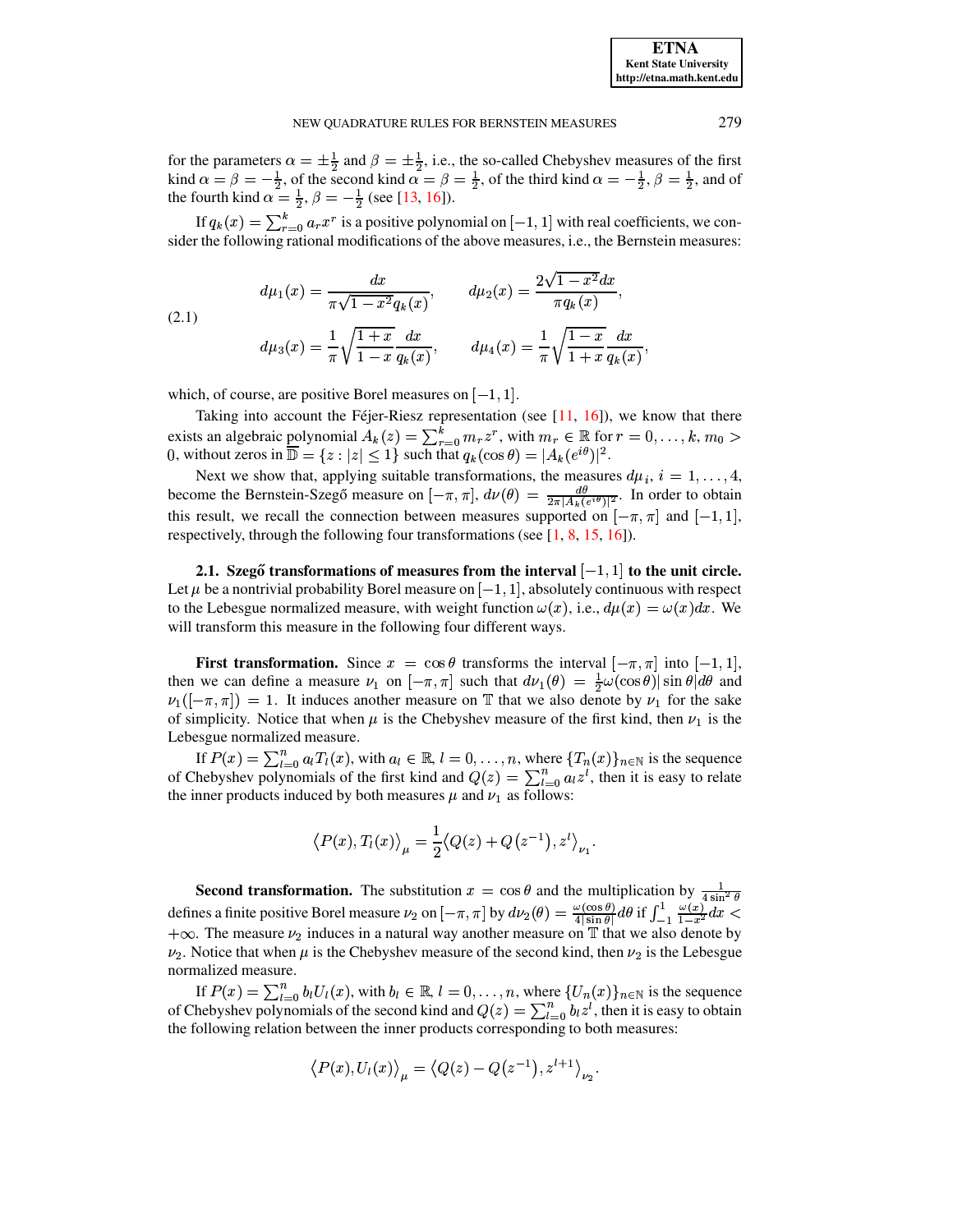**Third transformation.** The substitution  $x = \cos \theta$  and the multiplication by  $\frac{1}{4 \cos^2 \frac{\theta}{2}}$ defines a finite positive Borel measure  $\nu_3$  on  $[-\pi, \pi]$  by  $d\nu_3(\theta) = \frac{1}{2}\omega(\cos\theta)|\tan\frac{\theta}{2}|d\theta$  if  $\int_{-1}^{1} \frac{\omega(x)}{1+x} dx < +\infty$ . The measure  $\nu_3$  induces a measure on T that we also denote by  $\nu_3$ . Notice that when  $\mu$  is the Chebyshev measure of the third kind, then  $\nu_3$  is the Lebesgue normalized measure.

If  $P(x) = \sum_{l=0}^{n} c_l W_l(x)$ , with  $c_l \in \mathbb{R}$ ,  $l = 0, \ldots, n$ , where  $\{W_n(x)\}_{n \in \mathbb{N}}$  is the sequence of Chebyshev polynomials of the third kind and  $Q(z) = \sum_{l=0}^{n} c_l z^l$ , then the inner products corresponding to both measures are related as follows:

$$
\langle P(x), W_l(x) \rangle_{\mu} = \langle z^{\frac{1}{2}} Q(z) + z^{-\frac{1}{2}} Q(z^{-1}), z^{l + \frac{1}{2}} \rangle_{\nu_3}.
$$

**Fourth transformation.** The substitution  $x = \cos \theta$  and the multiplication by  $\frac{1}{4 \sin^2 \frac{\theta}{n}}$  allows us to define a finite positive Borel measure  $\nu_4$  on  $[-\pi,\pi]$  by  $d\nu_4(\theta) = \frac{1}{2}\omega(\cos\theta)|\cot\frac{\theta}{2}|d\theta$ if  $\int_{-1}^{1} \frac{\omega(x)}{1-x} dx < +\infty$ . The measure  $\nu_4$  induces a measure on T that we also denote by  $\nu_4$ . Notice that when  $\mu$  is the Chebyshev measure of the fourth kind, then  $\nu_4$  is the Lebesgue normalized measure.

If  $P(x) = \sum_{l=0}^{n} d_l V_l(x)$ , with  $d_l \in \mathbb{R}$ ,  $l = 0, \ldots, n$ , where  $\{V_n(x)\}_{n \in \mathbb{N}}$  is the sequence of Chebyshev polynomials of the fourth kind and  $Q(z) = \sum_{l=0}^{n} d_l z^l$ , then we can relate the inner products corresponding to both measures as follows:

$$
\langle P(x), V_l(x) \rangle_{\mu} = \langle z^{\frac{1}{2}} Q(z) - z^{-\frac{1}{2}} Q(z^{-1}), z^{l + \frac{1}{2}} \rangle_{\nu_4}.
$$

Now, if we consider the Bernstein measures  $d\mu_1$ ,  $d\mu_2$ ,  $d\mu_3$ , and  $d\mu_4$  defined in (2.1) and we transform each  $d\mu_i$  by the *i*th transformation,  $i = 1, ..., 4$ , then it is easy to prove that we obtain the same Bernstein-Szegő measure  $d\nu(\theta) = \frac{d\theta}{2\pi |A_k(e^{i\theta})|^2}$ .

<span id="page-2-0"></span>3. Quadrature rules for Bernstein-Szegő measures. Since our aim in this work is to obtain quadrature rules for the Bernstein measures  $d\mu_i$ ,  $i = 1, ..., 4$ , defined in (2.1), we are going to recall a recent result about quadrature rules for Bernstein-Szegő measures on the unit circle T.

Let  $A_k(z)$  be an algebraic polynomial of degree k with zeros outside  $\overline{D}$  and  $A_k(0) > 0$ and let us consider the Bernstein-Szegő measure  $d\nu$  defined on  $[-\pi, \pi]$  by

<span id="page-2-1"></span>(3.1) 
$$
d\nu(\theta) = \frac{d\theta}{2\pi |A_k(e^{i\theta})|^2}
$$

If we denote by  $\{\Phi_n(z)\}_{n\in\mathbb{N}}$  the monic orthogonal polynomial sequence with respect to the measure  $d\nu$  (MOPS( $\nu$ )), then  $\Phi_n(z) = z^{n-k} \frac{A_k^*(z)}{A_k(0)}$ , for  $n \ge k$  (see [16]).

In [2] we have obtained the following quadrature rule for Bernstein-Szegő measures.

THEOREM 3.1. Let dv be a Bernstein-Szegő measure like (3.1) and let  $\{\Phi_n(z)\}_{n\in\mathbb{N}}$ be the corresponding MOPS( $\nu$ ). Assume that  $\overline{\Phi}_n(z) = z^{n-k} \overline{\Pi}_{i=1}^s (z - z_i)^{\nu_i}$  for  $n \geq k$ <br>with  $z_i \neq z_j$  if  $i \neq j$  and  $\sum_{i=1}^s \nu_i = k$ . Then there exists a quadrature rule with nodes  $\{z_1, \ldots, z_s\}$  which uses the values of the function and its derivatives in these nodes and such that it exactly integrates functions in the linear space  $\Pi$  of polynomials with complex coefficients, i.e., for every  $P \in \Pi$  we get

<span id="page-2-2"></span>(3.2) 
$$
\int_{\mathbb{T}} P(z) d\mu(z) = \sum_{i=1}^{s} \sum_{j=0}^{\nu_i - 1} \lambda_{i,j} P^{(j)}(z_i).
$$

Moreover,  $\lambda_{i,\nu_i-1} \neq 0$  for  $i = 1, \ldots, s$ .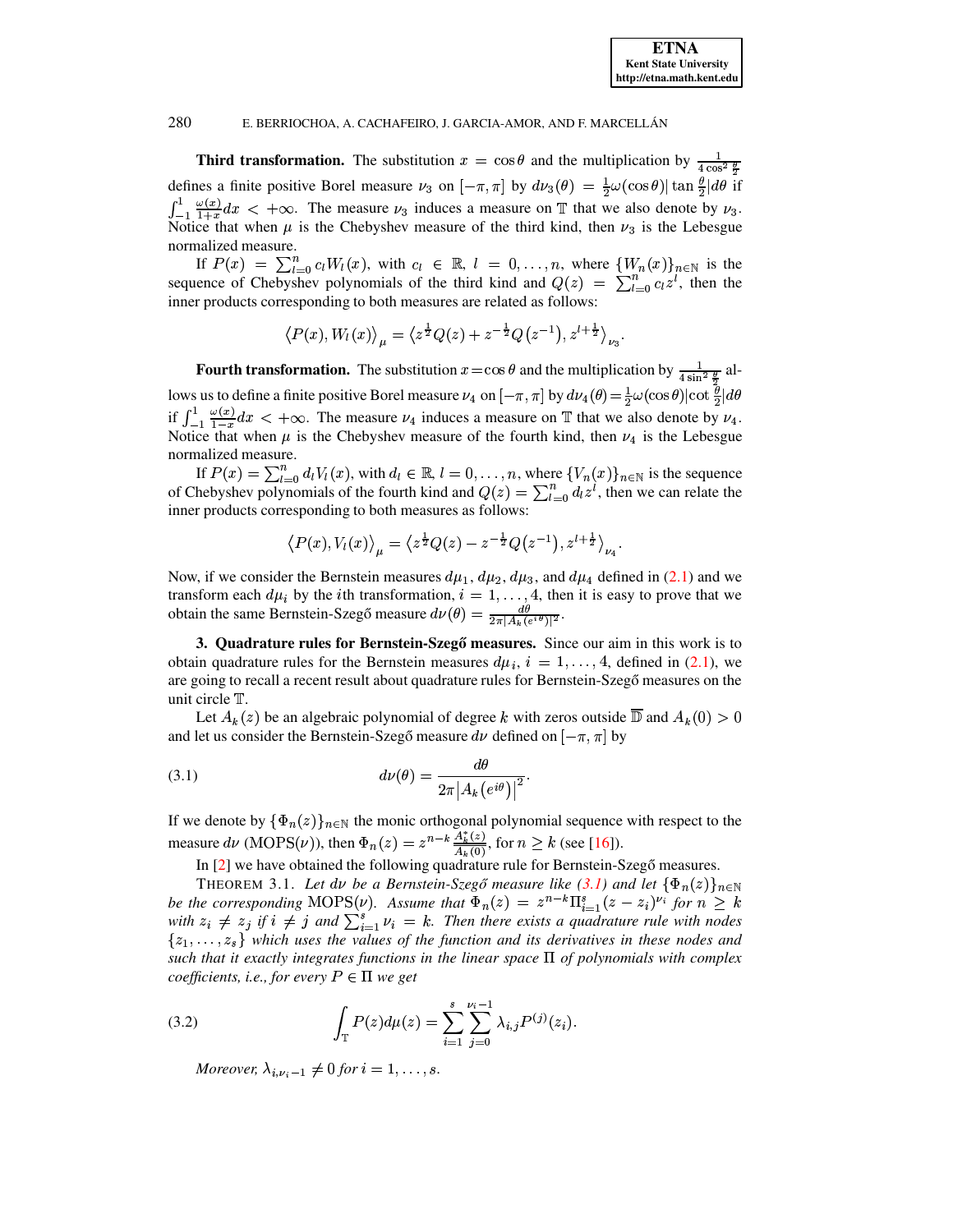*Proof.* See [2].  $\Box$ 

Notice that the above result can be completed with the following proposition where the explicit computation of the weights  $\lambda_{i,j}$  in the quadrature rule (3.2) is given.

PROPOSITION 3.2. Let us assume that  $A_k^*(z) = c_k \Pi_{i=1}^s (z - z_i)^{\nu_i}$ , with  $\sum_{i=1}^s \nu_i = k$ , and let  $A_{i,j}$  be the numerators of the following partial fraction decomposition:

$$
\frac{(-1)^k z^{k-1}}{\left|c_k\right|^2 \Pi_{i=1}^s \overline{z_i}^{\nu_i} \Pi_{i=1}^s (z-z_i)^{\nu_i} \Pi_{i=1}^s \left(z-\frac{1}{\overline{z_i}}\right)^{\nu_i}} = \sum_{i=1}^s \sum_{j=1}^{\nu_i} \frac{A_{i,j}}{\left(z-z_i\right)^j} + \sum_{i=1}^s \sum_{j=1}^{\nu_i} \frac{B_{i,j}}{\left(z-\frac{1}{\overline{z_i}}\right)^j}
$$

Then the weights  $\lambda_{i,j}$  of the quadrature rule (3.2) satisfy

$$
\lambda_{i,j} = \frac{A_{i,j+1}}{j!}.
$$

*Proof.* Since  $|A_k(z)| = |A_k^*(z)|$  for  $z \in \mathbb{T}$ , thus we can write

$$
\frac{1}{z|A_k(z)|^2} = \frac{1}{zA_k^*(z)\overline{A_k^*}(\frac{1}{z})} = \frac{1}{zc_k\overline{\Pi_{i=1}^s(z-z_i)}^{\nu_i}\overline{c_k}\overline{\Pi_{i=1}^s(\frac{1}{z}-\overline{z_i})}^{\nu_i}}
$$

$$
= \frac{z^{k-1}}{|c_k|^2\overline{\Pi_{i=1}^s(z-z_i)}^{\nu_i}\overline{\Pi_{i=1}^s(1-z\overline{z_i})}^{\nu_i}}
$$

$$
= \frac{(-1)^k z^{k-1}}{|c_k|^2\overline{\Pi_{i=1}^s\overline{z_i}^{\nu_i}\Pi_{i=1}^s(z-z_i)^{\nu_i}\overline{\Pi_{i=1}^s(z-\frac{1}{z_i})}^{\nu_i}}
$$

$$
= \sum_{j=1}^{\nu_1} \frac{A_{1,j}}{(z-z_1)^j} + \dots + \sum_{j=1}^{\nu_s} \frac{A_{s,j}}{(z-z_s)^j}
$$

$$
+ \sum_{j=1}^{\nu_1} \frac{B_{1,j}}{(z-\frac{1}{z_1})^j} + \dots + \sum_{j=1}^{\nu_s} \frac{B_{s,j}}{(z-\frac{1}{z_s})^j}.
$$

Taking into account the previous decomposition and the Cauchy's theorem, we get

$$
\int_{-\pi}^{\pi} P(e^{i\theta}) \frac{d\theta}{2\pi |A_k(e^{i\theta})|^2}
$$
\n
$$
= \frac{1}{2\pi i} \int_{\mathbb{T}} \frac{P(z)}{z} \frac{dz}{|A_k(z)|^2}
$$
\n
$$
= \frac{1}{2\pi i} \int_{\mathbb{T}} P(z) \left( \sum_{i=1}^{s} \sum_{j=1}^{\nu_i} \frac{A_{i,j}}{(z-z_i)^j} \right) dz + \frac{1}{2\pi i} \int_{\mathbb{T}} P(z) \left( \sum_{i=1}^{s} \sum_{j=1}^{\nu_i} \frac{B_{i,j}}{(z-\frac{1}{z_i})^j} \right) dz
$$
\n
$$
= \sum_{j=1}^{\nu_1} A_{1,j} \frac{P^{(j-1)}(z_1)}{(j-1)!} + \dots + \sum_{j=1}^{\nu_s} A_{s,j} \frac{P^{(j-1)}(z_s)}{(j-1)!} = \sum_{i=1}^{s} \sum_{j=0}^{\nu_i-1} A_{i,j+1} \frac{P^{(j)}(z_i)}{j!}.
$$

Thus using (3.2) we have  $\lambda_{i,j} = \frac{A_{i,j+1}}{j!}$  for  $i = 1, ..., s; j = 0, ..., \nu_i - 1$ .  $\Box$ <br>In the next section, we obtain quadrature rules for Bernstein measures on [-1, 1] applying the previous results and the transformations of measures introduced in Section 2.

281

**ETNA Kent State University** http://etna.math.kent.edu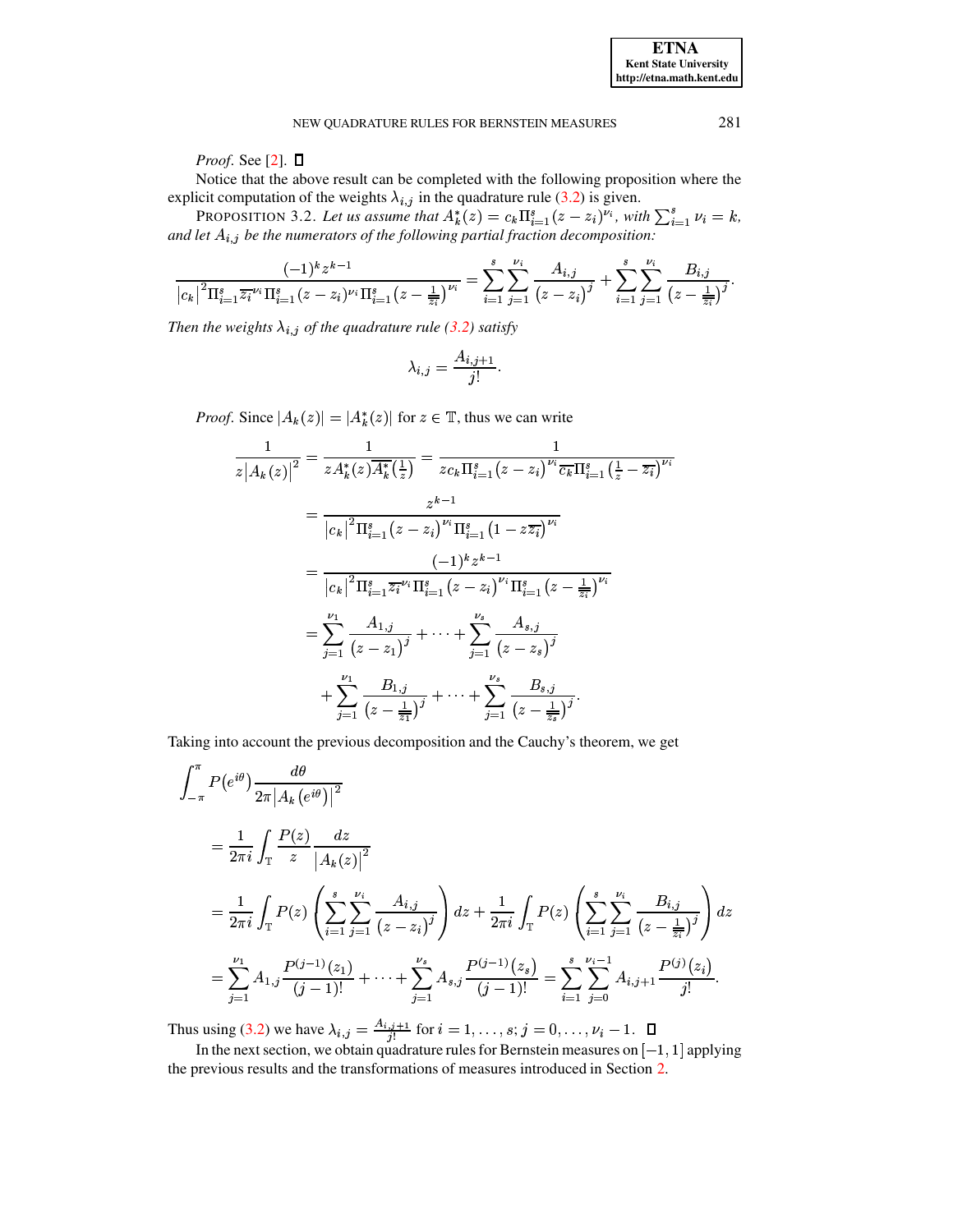<span id="page-4-0"></span>4. Quadrature rules for Bernstein measures in  $[-1, 1]$ . Let us consider the Bernstein measures given in  $(2.1)$  and the Bernstein-Szegő measure  $(3.1)$  obtained using the above transformations. Our aim is to prove that for each of these Bernstein measures there exists a quadrature rule with a fixed number of nodes and weights, which is exact in the linear space  $\mathbb P$  of polynomials with real coefficients.

<span id="page-4-1"></span>THEOREM 4.1. Let  $d\mu_1(x) = \frac{dx}{\pi\sqrt{1-x^2}q_k(x)}$ . There exists a quadrature rule using the nodes  $\{z_i\}_{i=1}^s$  and the weights  $\{\lambda_{i,j}\}_{i=1,...,s; j=0,..., \nu_i-1}$ , with  $\sum_{i=1}^s \nu_i = k$ , such that it exactly integrates polynomials, i.e.,

$$
\forall P \in \mathbb{P}, \quad P(x) = \sum_{l=0}^{M} b_l T_l(x), \text{ with } b_l \in \mathbb{R},
$$

we get

$$
\int_{-1}^1 P(x) d\mu_1(x) = 2 \Re \left( \sum_{i=1}^s \sum_{j=0}^{\nu_i - 1} \lambda_{i,j} \left( \sum_{l=0}^M \frac{b_l z^l}{2} \right)_{|z=z_i}^{(j)} \right).
$$

*Proof.* Using the first transformation, the measure  $d\mu_1$  becomes the measure  $d\nu$  given by

 $d\nu(\theta) = \frac{d\theta}{2\pi |A_k(e^{i\theta})|^2}$ .<br>
If  $P(x) = \sum_{l=0}^{M} b_l T_l(x)$  with  $b_l \in \mathbb{R}$ ,  $l = 0, ..., M$ , and  $Q(z) = \sum_{l=0}^{M} \frac{b_l}{2} z^l$ , then<br>  $\langle P(x), 1 \rangle_{\mu_1} = \langle Q(z) + Q(z^{-1}), 1 \rangle_{\nu}$ . Therefore, we can write

$$
\int_{-1}^{1} P(x) \frac{dx}{\pi \sqrt{1 - x^2} q_k(x)}
$$
  
= 
$$
\int_{-\pi}^{\pi} \left( \sum_{l=0}^{M} \frac{b_l}{2} z^l \right) \frac{d\theta}{2\pi |A_k(e^{i\theta})|^2} + \int_{-\pi}^{\pi} \left( \sum_{l=0}^{M} \frac{b_l}{2} z^l \right) \frac{d\theta}{2\pi |A_k(e^{i\theta})|^2}.
$$

for  $z = e^{i\theta}$ .

In order to compute these integrals, we apply Theorem 4.1. Indeed if  $z_1, \ldots, z_s$  are the zeros of  $A_k^*(z)$ , which are located in  $\mathbb{D}$ , and  $\nu_1, \ldots, \nu_s$  are their multiplicities with  $\sum_{i=1}^s \nu_i =$ k, then there exist weights  $\{\lambda_{i,j}\}_{i=1,...,s; j=0,...,v_i-1}$  such that for every  $R \in \Pi$  we get

$$
\int_{-\pi}^{\pi} R(e^{i\theta}) \frac{d\theta}{2\pi |A_k(e^{i\theta})|^2} = \sum_{i=1}^{s} \sum_{j=0}^{\nu_i - 1} \lambda_{i,j} R^{(j)}(z_i)
$$

and

$$
\int_{-\pi}^{\pi} \overline{R(e^{i\theta})} \frac{d\theta}{2\pi |A_k(e^{i\theta})|^2} = \sum_{i=1}^{s} \sum_{j=0}^{\nu_i-1} \overline{\lambda_{i,j} R^{(j)}(z_i)}.
$$

Therefore, if  $Q(z) = \sum_{l=0}^{M} \frac{b_l}{2} z^l$  with  $b_l \in \mathbb{R}$ , then

$$
\int_{-\pi}^{\pi} \sum_{l=0}^{M} \left( \frac{b_l (z^l + \overline{z}^l)}{2} \right) \frac{d\theta}{2\pi |A_k(e^{i\theta})|^2} = 2 \Re \left( \sum_{i=1}^{s} \sum_{j=0}^{\nu_i - 1} \lambda_{i,j} \left( \sum_{l=0}^{M} \frac{b_l z^l}{2} \right)_{|z=z_i}^{(j)} \right),
$$

and, as a consequence, the statement holds.  $\square$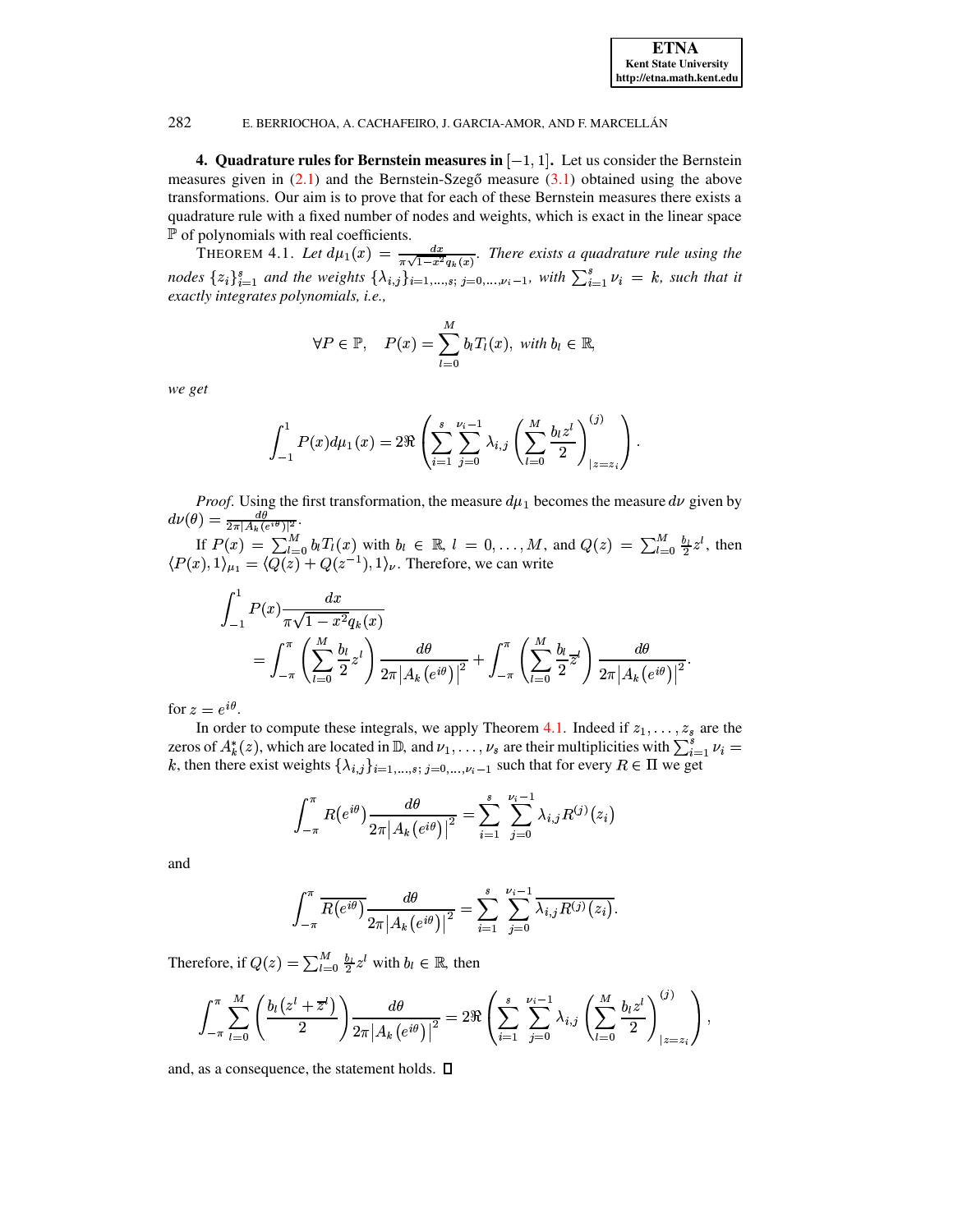REMARK 4.2. When  $A_k^*(z)$  has simple zeros  $z_1, \ldots, z_k$  in  $\mathbb{D}$ , the weights are  $\lambda_1, \ldots, \lambda_k$ and the quadrature rule means that if  $P(x) = \sum_{l=0}^{M} b_l T_l(x)$ , with  $b_l \in \mathbb{R}$ , then

$$
\int_{-1}^{1} P(x) \frac{dx}{\pi \sqrt{1 - x^2} q_k(x)} = 2 \Re \left( \sum_{i=1}^{k} \lambda_i \sum_{l=0}^{M} \frac{b_l z_i^l}{2} \right).
$$

<span id="page-5-0"></span>THEOREM 4.3. Let  $d\mu_2(x) = \frac{2\sqrt{1-x^2}dx}{\pi q_k(x)}$ . There exists a quadrature rule using the nodes  $\{z_i\}_{i=1}^s$  and the weights  $\{\lambda_{i,j}\}_{i=1,\dots,s; j=0,\dots,\nu_i-1}$ , with  $\sum_{i=1}^s \nu_i = k$ , such that it exactly integrates polynomials, i.e.,

$$
\forall P \in \mathbb{P}, \quad P(x) = \sum_{l=0}^{M} d_l U_l(x), \text{ with } d_l \in \mathbb{R},
$$

we get

$$
\int_{-1}^1 P(x) d\mu_2(x) = \sum_{i=1}^s \sum_{j=0}^{\nu_i-1} \left( \lambda_{i,j} \sum_{l=0}^M (d_l z^l)^{(j)}(z_i) - \overline{\lambda_{i,j}} \sum_{l=0}^M (d_l z^{l+2})^{(j)}(z_i) \right).
$$

*Proof.* We write  $\int_{-1}^{1} P(x) d\mu_2(x) = \langle P(x), 1 \rangle_{\mu_2}, \forall P \in \mathbb{P}$ . Using the results about the second transformation given in Section 2, the measure  $d\mu_2$  becomes  $d\nu(\theta) = \frac{d\theta}{2\pi |A_k(e^{i\theta})|^2}$ . If  $P(x) = \sum_{l=0}^{M} d_l U_l(x)$  and  $Q(z) = \sum_{l=0}^{M} d_l z^{l+1}$ , then

$$
\left\langle P(x),1\right\rangle_{\mu_2} = \left\langle Q(z) - Q(\overline{z}),z\right\rangle_{\nu} = \left\langle \overline{z}Q(z) - \overline{z}Q(\overline{z}),1\right\rangle_{\nu}.
$$

Since for  $z \in \mathbb{T}$  we have  $\overline{z}Q(z) = \sum_{l=0}^{M} d_l z^l$  and  $\overline{z}Q(\overline{z}) = \sum_{l=0}^{M} d_l \overline{z}^{l+2}$ , then

$$
\int_{-1}^{1} P(x) d\mu_2(x)
$$
  
= 
$$
\int_{-\pi}^{\pi} \left( \sum_{l=0}^{M} d_l z^l \right) \frac{d\theta}{2\pi |A_k(e^{i\theta})|^2} - \int_{-\pi}^{\pi} \left( \sum_{l=0}^{M} d_l \overline{z}^{l+2} \right) \frac{d\theta}{2\pi |A_k(e^{i\theta})|^2}, \quad z = e^{i\theta}.
$$

Proceeding like in the proof of Theorem 4.3, we can apply Theorem 4.1 and get

$$
\int_{-\pi}^{\pi} \left( \sum_{l=0}^{M} d_{l} z^{l} \right) \frac{d\theta}{2\pi |A_{k}(e^{i\theta})|^{2}} = \sum_{i=1}^{s} \sum_{j=0}^{\nu_{i}-1} \lambda_{i,j} \left( \sum_{l=0}^{M} d_{l} z^{l} \right)^{(j)} (z_{i})
$$

as well as

$$
\int_{-\pi}^{\pi} \left( \sum_{l=0}^{M} \overline{d_{l}} \overline{z}^{l+2} \right) \frac{d\theta}{2\pi |A_{k}(e^{i\theta})|^{2}} = \sum_{i=1}^{s} \sum_{j=0}^{\nu_{i}-1} \overline{\lambda_{i,j}} \left( \sum_{l=0}^{M} d_{l} z^{l+2} \right)^{(j)}(z_{i}).
$$

Therefore, we have

$$
\int_{-1}^{1} P(x) d\mu_2(x) = \int_{-1}^{1} \left( \sum_{l=0}^{M} d_l U_l(x) \right) d\mu_2(x)
$$
  
= 
$$
\sum_{i=1}^{s} \sum_{j=0}^{\nu_i - 1} \left[ \lambda_{i,j} \sum_{l=0}^{M} (d_l z^l)^{(j)}(z_i) - \overline{\lambda_{i,j}} \sum_{l=0}^{M} \overline{(d_l z^{l+2})^{(j)}(z_i)} \right]. \quad \Box
$$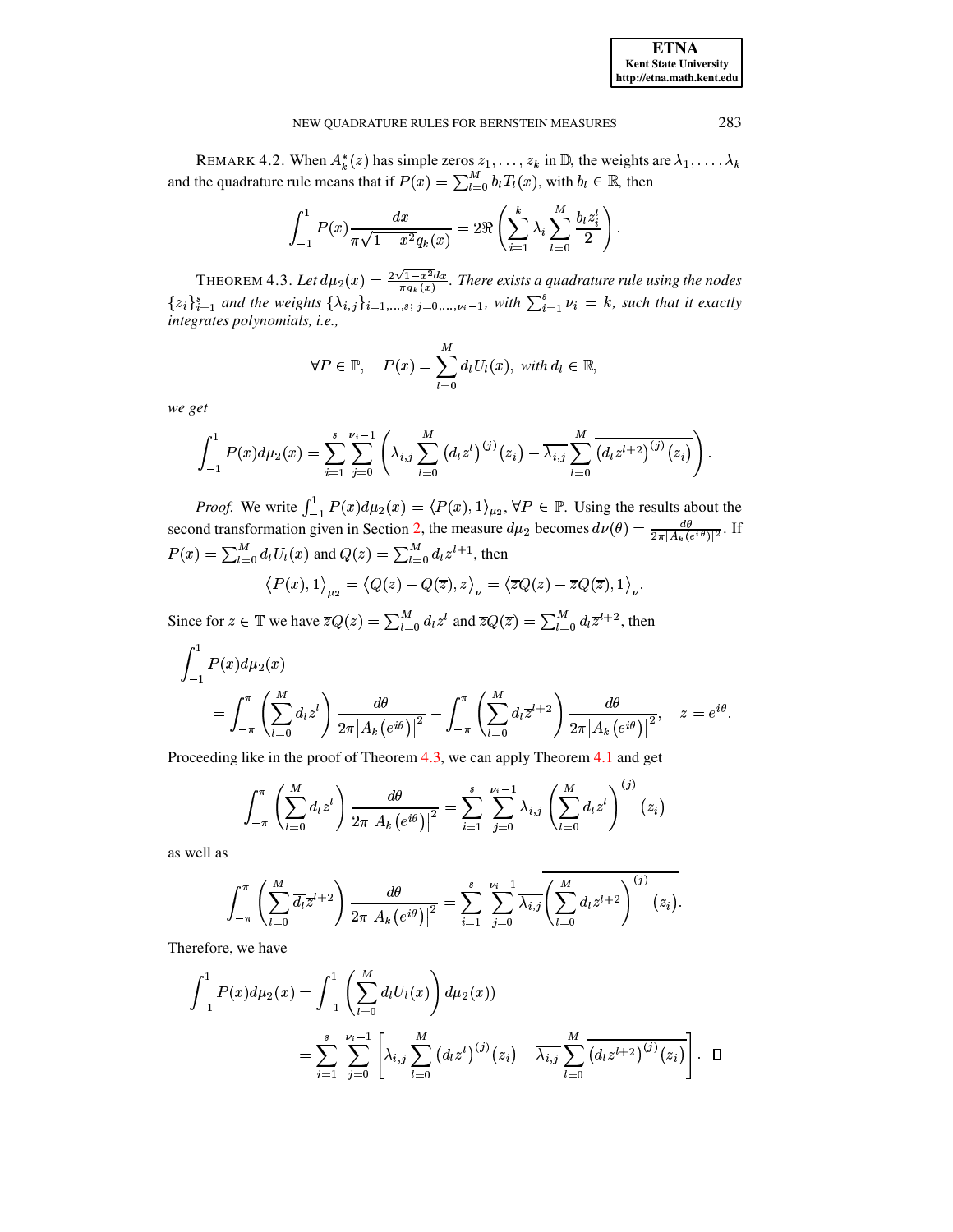REMARK 4.4. If the zeros  $z_1, \ldots, z_k$ , of  $A_k^*(z)$  are simple, then the weights are  $\lambda_1, \ldots, \lambda_k$  and the quadrature rule becomes

$$
\int_{-1}^1 \left( \sum_{l=0}^M d_l U_l(x) \right) d\mu_2(x) = \sum_{i=1}^k \left( \lambda_i \sum_{l=0}^M d_l z_i^l - \overline{\lambda_i} \sum_{l=0}^M d_l \overline{z_i}^{l+2} \right).
$$

THEOREM 4.5. Let us consider the positive measure  $d\mu_3(x) = \frac{1}{\pi} \sqrt{\frac{1+x}{1-x}} \frac{dx}{q_k(x)}$ supported on [-1, 1]. Then there exists a quadrature rule with nodes  $\{z_i\}_{i=1}^s$  and weights  $\{\lambda_{i,j}\}_{i=1,\ldots,s; j=0,\ldots,\nu_i-1}$ , with  $\sum_{i=1}^s \nu_i = k$ , such that it exactly integrates polynomials, i.e.,

$$
\forall P \in \mathbb{P}, \quad P(x) = \sum_{l=0}^{M} e_l V_l(x), \text{ with } e_l \in \mathbb{R},
$$

we get

$$
\int_{-1}^1 P(x) d\mu_3(x) = \sum_{i=1}^s \sum_{j=0}^{\nu_i-1} \left( \lambda_{i,j} \sum_{l=0}^M (e_l z^l)^{(j)}(z_i) - \overline{\lambda_{i,j}} \sum_{l=0}^M \overline{(e_l z^{l+1})^{(j)}(z_i)} \right).
$$

*Proof.* Using the third transformation,  $d\mu_3$  becomes  $d\nu(\theta) = \frac{d\theta}{2\pi |A_k(e^{i\theta})|^2}$ . Then if  $P(x)$ =  $\sum_{l=0}^{M} e_l V_l(x)$  and  $Q(z) = \sum_{l=0}^{M} e_l z^l$ , with  $e_l \in \mathbb{R}$ , we get

$$
\left\langle P(x),1\right\rangle_{\mu_3} = \left\langle z^{\frac{1}{2}}Q(z) - \overline{z}^{\frac{1}{2}}Q(\overline{z}), z^{\frac{1}{2}} \right\rangle_{\nu} = \left\langle Q(z) - \overline{z}Q(\overline{z}), 1 \right\rangle_{\nu}.
$$

Taking into account that, for  $z \in \mathbb{T}$ ,  $\overline{z}Q(\overline{z}) = \sum_{l=0}^{M} e_l \overline{z}^{l+1}$ , then

$$
\int_{-1}^{1} P(x) d\mu_3(x) = \int_{-\pi}^{\pi} \left( \sum_{l=0}^{M} e_l z^l - \sum_{l=0}^{M} e_l \overline{z}^{l+1} \right) \frac{d\theta}{2\pi |A_k(e^{i\theta})|^2}.
$$

Proceeding like in the proof of Theorem 4.3, we can apply Theorem 4.1 and deduce

$$
\int_{-\pi}^{\pi} \left( \sum_{l=0}^{M} e_{l} z^{l} \right) \frac{d\theta}{2\pi |A_{k}(e^{i\theta})|^{2}} = \sum_{i=1}^{s} \sum_{j=0}^{\nu_{i}-1} \lambda_{i,j} \sum_{l=0}^{M} (e_{l} z^{l})^{(j)}(z_{i})
$$

as well as

$$
\int_{-\pi}^{\pi} \left( \sum_{l=0}^{M} \overline{e_l z^{l+1}} \right) \frac{d\theta}{2\pi |A_k(e^{i\theta})|^2} = \sum_{i=1}^{s} \sum_{j=0}^{\nu_i - 1} \overline{\lambda_{i,j}} \sum_{l=0}^{M} \overline{(e_l z^{l+1})^{(j)}(z_i)}
$$

Hence,

$$
\int_{-1}^{1} P(x) d\mu_3(x) = \sum_{i=1}^{s} \sum_{j=0}^{\nu_i-1} \left( \lambda_{i,j} \sum_{l=0}^{M} \left( e_l z^l \right)^{(j)}(z_i) - \overline{\lambda_{i,j}} \sum_{l=0}^{M} \overline{\left( e_l z^{l+1} \right)^{(j)}(z_i)} \right) . \quad \Box
$$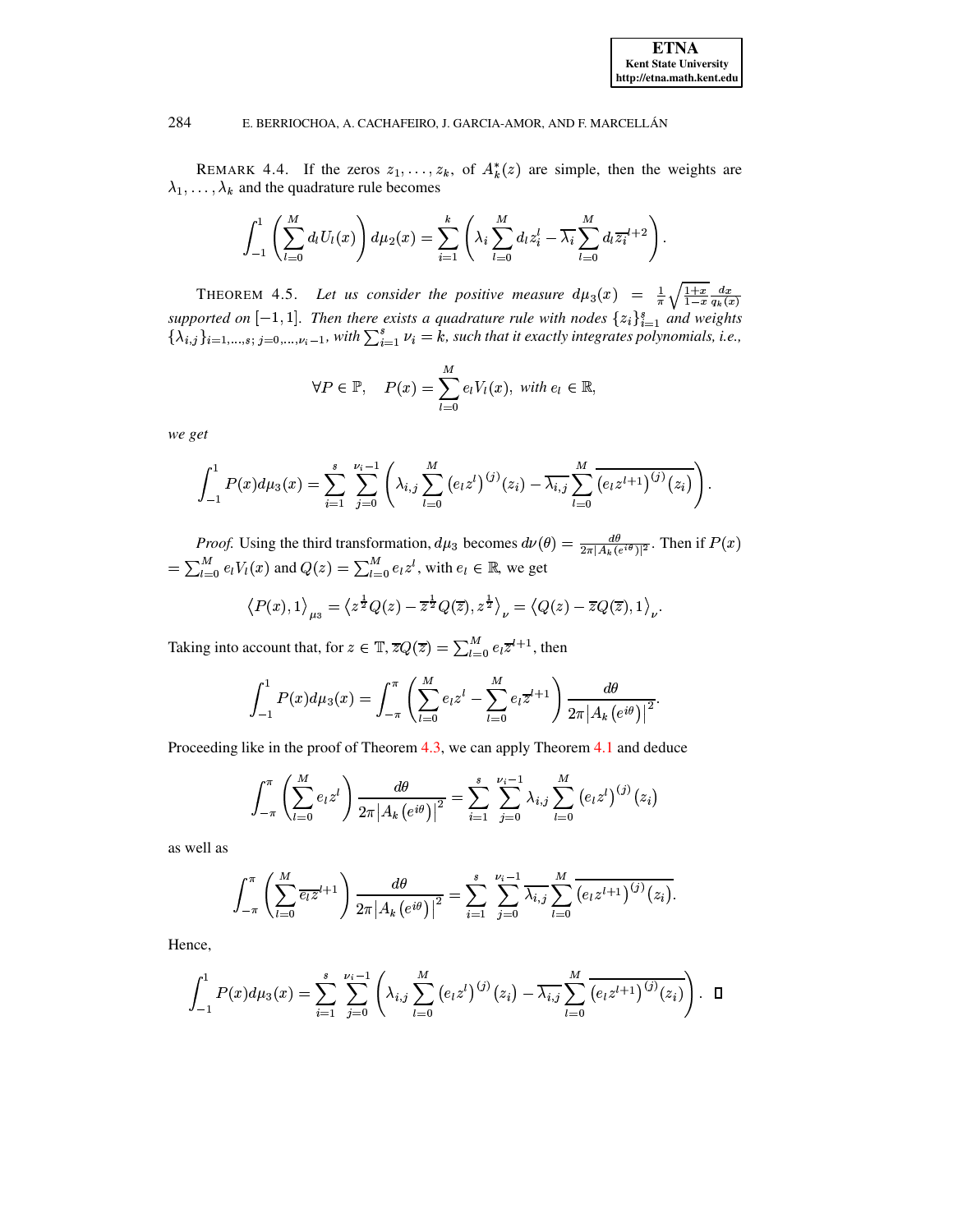REMARK 4.6. If the zeros  $z_1, \ldots, z_k$  of  $A_k^*(z)$  are simple, then the weights are  $\lambda_1, \ldots, \lambda_k$ and the quadrature rule is

$$
\int_{-1}^{1} \left( \sum_{l=0}^{M} e_{l} V_{l}(x) \right) d\mu_{3}(x) = \sum_{i=1}^{k} \left( \lambda_{i} \sum_{l=0}^{M} e_{l} z_{i}^{l} - \overline{\lambda_{i}} \sum_{l=0}^{M} e_{l} \overline{z_{i}}^{l+1} \right).
$$

THEOREM 4.7. Let us consider the positive measure  $d\mu_4(x) = \frac{1}{\pi} \sqrt{\frac{1-x}{1+x}} \frac{dx}{q_k(x)}$ supported on  $[-1, 1]$ . Then there exists a quadrature rule with nodes  $\{z_i\}_{i=1}^s$  and weights  $\{\lambda_{i,j}\}_{i=1,\ldots,s}$ ,  $j=0,\ldots,\nu_i-1$ , with  $\sum_{i=1}^s \nu_i = k$ , such that it exactly integrates polynomials, i.e.,

$$
\forall P \in \mathbb{P}, \quad P(x) = \sum_{l=0}^{M} f_l W_l(x), \text{ with } f_l \in \mathbb{R},
$$

we get

$$
\int_{-1}^1 P(x) d\mu_4(x) = \sum_{i=1}^s \sum_{j=0}^{\nu_i-1} \left( \lambda_{i,j} \sum_{l=0}^M (f_l z^l)^{(j)}(z_i) + \overline{\lambda_{i,j}} \sum_{l=0}^M (f_l z^{l+1})^{(j)}(z_i) \right).
$$

*Proof.* Using the fourth transformation,  $d\mu_4$  becomes  $d\nu(\theta) = \frac{d\theta}{2\pi |A_k(e^{i\theta})|^2}$ . Then if  $P(x) = \sum_{l=0}^{M} f_l W_l(x)$  and  $Q(z) = \sum_{l=0}^{M} f_l z^l$ , with  $f_l \in \mathbb{R}$ , we get

$$
\left\langle P(x),1\right\rangle_{\mu_4} = \left\langle z^{\frac{1}{2}}Q(z) + \overline{z}^{\frac{1}{2}}Q(\overline{z}), z^{\frac{1}{2}}\right\rangle_{\nu} = \left\langle Q(z) + \overline{z}Q(\overline{z}), 1\right\rangle_{\nu}.
$$

Therefore, taking into account that  $\overline{z}Q(\overline{z}) = \sum_{l=0}^{M} f_l \overline{z}^{l+1}$  for  $z \in \mathbb{T}$ , then

$$
\int_{-1}^{1} P(x) d\mu_4(x) = \int_{-\pi}^{\pi} \left( \sum_{l=0}^{M} f_l z^l + \sum_{l=0}^{M} f_l \overline{z}^{l+1} \right) \frac{d\theta}{2\pi |A_k(e^{i\theta})|^2}.
$$

Proceeding like in the proof of Theorem 4.3, from Theorem 4.1 we get

$$
\int_{-\pi}^{\pi} \left( \sum_{l=0}^{M} f_l z^l \right) \frac{d\theta}{2\pi |A_k(e^{i\theta})|^2} = \sum_{i=1}^{s} \sum_{j=0}^{\nu_i - 1} \lambda_{i,j} \sum_{l=0}^{M} (f_l z^l)^{(j)}(z_i)
$$

and

$$
\int_{-\pi}^{\pi} \left( \sum_{l=0}^{M} \overline{f_{l}} \overline{z}^{l+1} \right) \frac{d\theta}{2\pi |A_{k}(e^{i\theta})|^{2}} = \sum_{i=1}^{s} \sum_{j=0}^{\nu_{i}-1} \overline{\lambda_{i,j}} \sum_{l=0}^{M} \overline{\left(f_{l} z^{l+1}\right)^{(j)}(z_{i})}.
$$

Hence,

$$
\int_{-1}^{1} P(x) d\mu_4(x) = \sum_{i=1}^{s} \sum_{j=0}^{\nu_i-1} \left( \lambda_{i,j} \sum_{l=0}^{M} (f_l z^l)^{(j)}(z_i) + \overline{\lambda_{i,j}} \sum_{l=0}^{M} \overline{(f_l z^{l+1})^{(j)}(z_i)} \right). \quad \Box
$$

285

**ETNA Kent State University** http://etna.math.kent.edu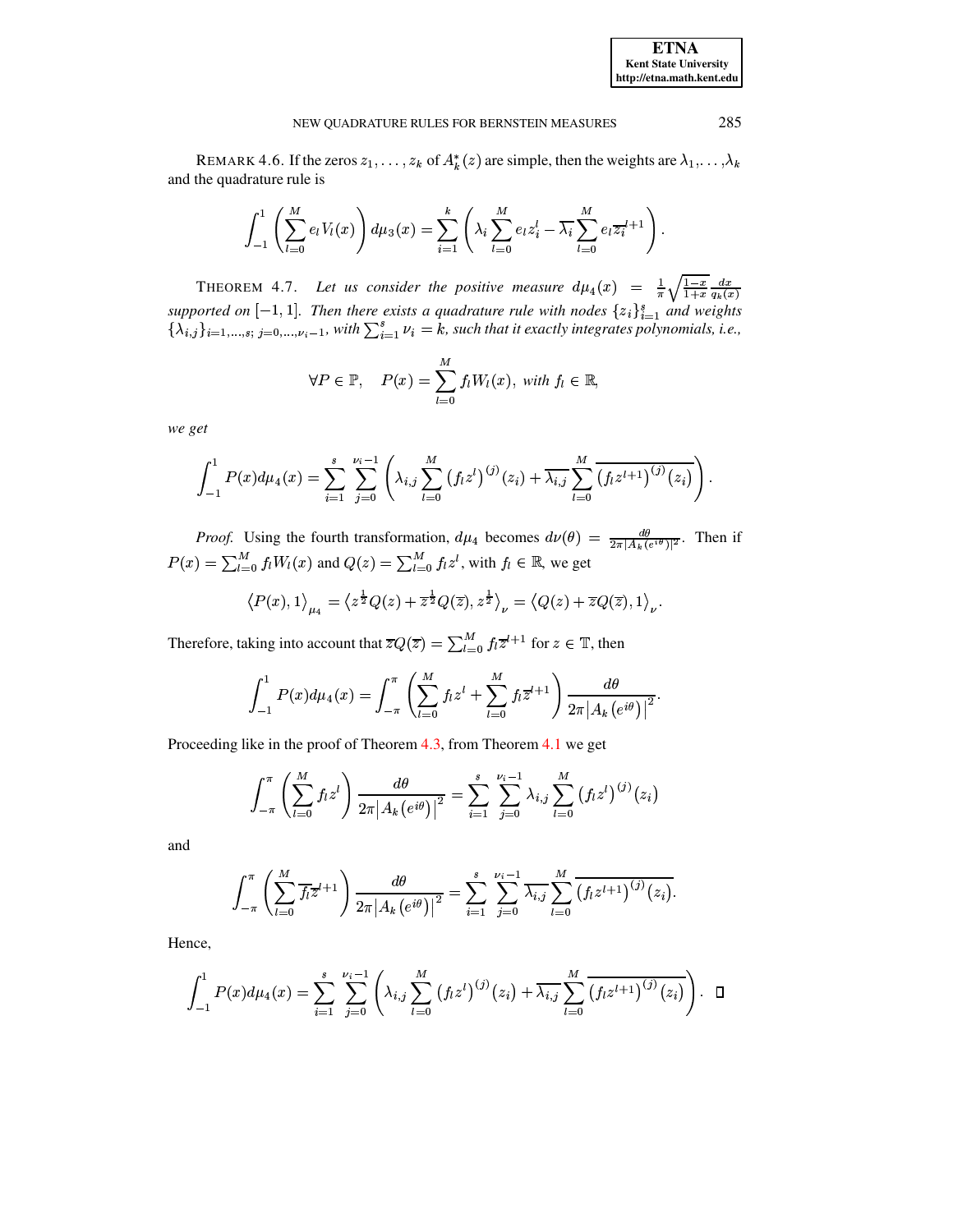REMARK 4.8. If the zeros  $z_1, \ldots, z_k$  of  $A_k^*(z)$  are simple, then the weights are  $\lambda_1, \ldots, \lambda_k$ and the quadrature rule is

$$
\int_{-1}^{1} \left( \sum_{l=0}^{M} f_l W_l(x) \right) d\mu_4(x) = \sum_{i=1}^{k} \left( \lambda_i \sum_{l=0}^{M} f_l z_i^l + \overline{\lambda_i} \sum_{l=0}^{M} f_l \overline{z_i}^{l+1} \right).
$$

<span id="page-8-1"></span>REMARK 4.9. In order to compute the nodes of the quadrature rules, we propose to use the next property. If  $(x - a)^{\nu}$  is a factor of the polynomial  $q_k(x)$  of arbitrary degree k, then the Joukowski transformation of a with modulus less than one  $(a \pm \sqrt{a^2 - 1}$  with  $|a \pm \sqrt{a^2 - 1}|$  < 1) is a node of the quadrature rule with multiplicity v. Therefore, if all the factors are linear with real zeros, then the nodes are in  $[-1, 1]$ . Otherwise if the factors are quadratic with complex zeros, we have a pair of complex conjugated nodes. Notice that this fact does not play a relevant role in the method. With this method for determining nodes and the previous one given in Proposition  $5.1$  for determining the weights, we prepare the method in order to be applied without errors in the calculus.

<span id="page-8-0"></span>**5. Numerical examples.** Let us consider the polynomial  $q_1(x) = 5 + 4x$ , which is positive on  $[-1, 1]$  as well as the Bernstein measures  $d\mu_i$  for  $i = 1, ..., 4$ , given in (2.1) with  $q_1(x) = 5 + 4x$ . Notice that  $q_1(\cos \theta) = |A_1(e^{i\theta})|^2$ , with  $A_1(z) = z + 2$ ; see Remark 4.9 for the details. In order to see how our method works and using the theorems of the previous section, for the polynomial  $P(x) = 4x^2 - x - 1$ , we compute the integrals  $\int_{-1}^{1} P(x) d\mu_i(x)$  for  $i = 1, ..., 4$  as follows. First we write  $P(x)$  in terms of the four Chebyshev polynomial bases

$$
P(x) = 2T_2(x) - T_1(x) + T_0(x), \qquad P(x) = U_2(x) - \frac{1}{2}U_1(x),
$$
  
\n
$$
P(x) = V_2(x) - \frac{3}{2}V_1(x) + \frac{3}{2}V_0(x), \quad P(x) = W_2(x) + \frac{1}{2}W_1(x) + \frac{1}{2}W_0(x)
$$

Now we apply the result concerning the Bernstein-Szegő measure in order to get the nodes and the weights. Since  $A_1^*(z) = 2z + 1$ , then the node is  $z_1 = -\frac{1}{2}$  and we compute  $\lambda_1$  as follows:

$$
\lambda_1 = \int_{-\pi}^{\pi} \frac{d\theta}{2\pi |z + 2|^2} = \frac{1}{2\pi i} \int_{\mathbb{T}} \frac{\frac{1}{2(z + 2)}}{z + \frac{1}{2}} = \frac{1}{3}.
$$

Therefore,

$$
\int_{-1}^{1} P(x) d\mu_1(x) = \int_{-1}^{1} (2T_2(x) - T_1(x) + T_0(x)) \frac{dx}{\pi \sqrt{1 - x^2}(5 + 4x)}
$$
  
\n
$$
= 2\Re \left(\frac{1}{3} \frac{2z_1^2 - z_1 + 1}{2}\right) = \frac{2}{3},
$$
  
\n
$$
\int_{-1}^{1} P(x) d\mu_2(x) = \int_{-1}^{1} \left( U_2(x) - \frac{1}{2} U_1(x) \right) \frac{2\sqrt{1 - x^2} dx}{\pi (5 + 4x)}
$$
  
\n
$$
= \frac{1}{3} \left( z_1^2 - \frac{1}{2} z_1 \right) - \frac{1}{3} \left( z_1^4 - \frac{1}{2} z_1^3 \right) = \frac{1}{8},
$$
  
\n
$$
\int_{-1}^{1} P(x) d\mu_3(x) = \int_{-1}^{1} \left( V_2(x) - \frac{3}{2} V_1(x) + \frac{3}{2} V_0(x) \right) \frac{1}{\pi} \sqrt{\frac{1 - x}{1 + x}} \frac{dx}{(5 + 4x)}
$$
  
\n
$$
= \frac{1}{3} \left( z_1^2 - \frac{3}{2} z_1 + \frac{3}{2} \right) - \frac{1}{3} \left( z_1^3 - \frac{3}{2} z_1^2 + \frac{3}{2} z_1 \right) = \frac{5}{4},
$$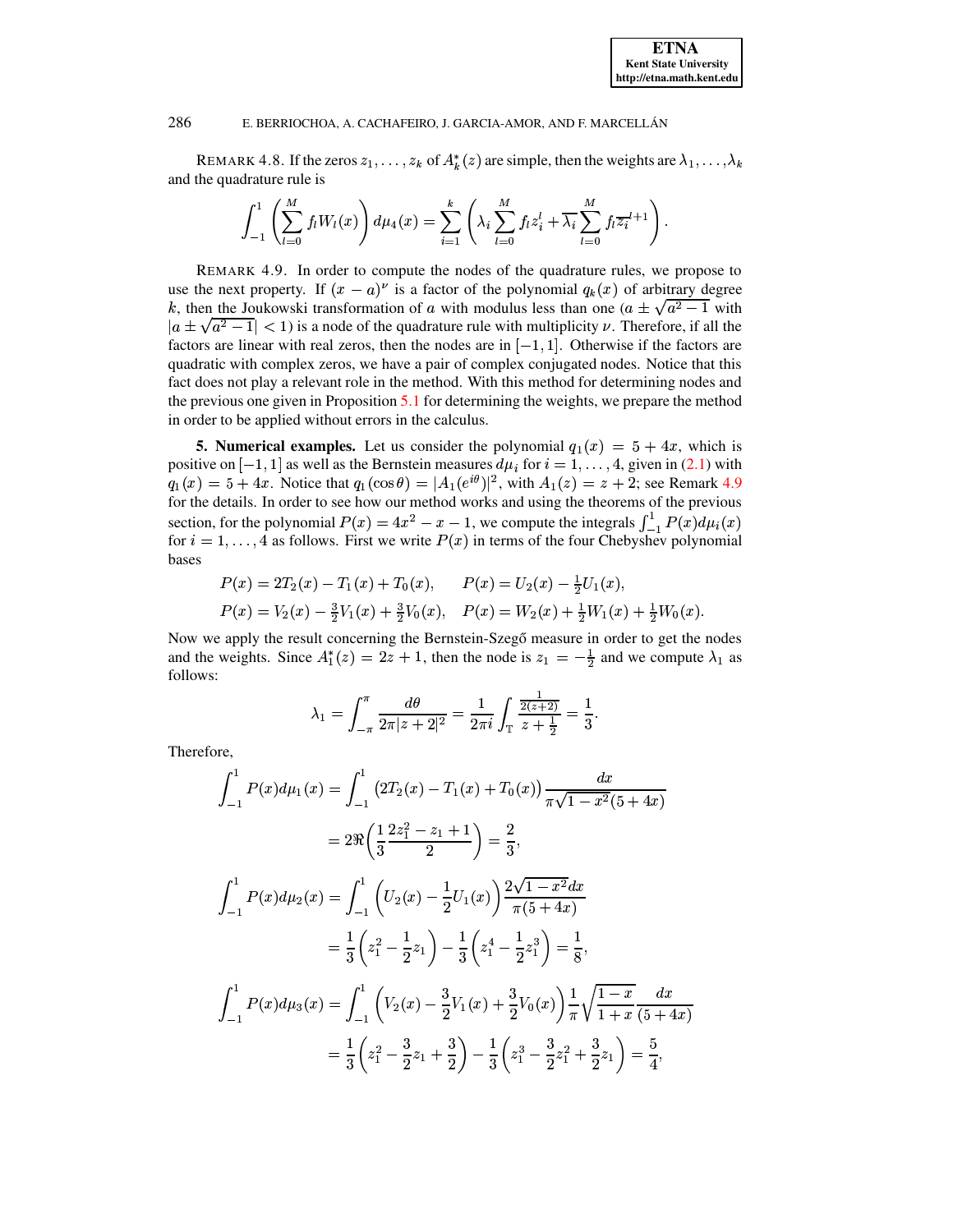## NEW OUADRATURE RULES FOR BERNSTEIN MEASURES

and

$$
\int_{-1}^{1} P(x) d\mu_4(x) = \int_{-1}^{1} \left( W_2(x) + \frac{1}{2} W_1(x) + \frac{1}{2} W_0(x) \right) \frac{1}{\pi} \sqrt{\frac{1+x}{1-x}} \frac{dx}{(5+4x)}
$$

$$
= \frac{1}{3} \left( z_1^2 + \frac{1}{2} z_1 + \frac{1}{2} \right) + \frac{1}{3} \left( z_1^3 + \frac{1}{2} z_1^2 + \frac{1}{2} z_1 \right) = \frac{1}{12}.
$$

In the previous computations, a key step was the explicit expression of the polynomials in the appropriate basis. In order to simplify these computations, next we present a result about the change of basis.

<span id="page-9-0"></span>PROPOSITION 5.1. If  $P(x) = \sum_{r=0}^{2n+1} a_r x^r$ , then  $P(x) = \sum_{r=0}^{2n+1} b_r T_r(x)$ , with  $b_r = \sum_{r=0}^{2n+1} m_{r,j} a_j$ , where we denote by  $m_{r,j}$  the entry corresponding to the r-row and j-column of the matrix of change of basis in  $\mathbb P$  between the canonical basis and the basis of the first kind Chebyshev polynomials. These entries are

$$
(m_{0,j})_{j=0,...,2n+1} = \left(1, 0, \frac{1}{2}, 0, \frac{3}{8}, 0, \frac{5}{16}, 0, \frac{35}{128}, 0, \frac{63}{128}, 0, \dots, 0, \frac{(2n-2)\cdots n}{22^{2n-3}(n-1)!}, 0, \frac{1}{2^{2n}}\binom{2n}{n}\right);
$$

for  $r = 1, \ldots, n$ ,

$$
(m_{2r,j})_{j=0,\ldots,2n+1}
$$
\n
$$
= \left(\underbrace{0,\ldots,0}_{2r},\frac{1}{2^{2r-1}},0,\frac{2r+2}{2^{2r+1}},0,\frac{(2r+4)(2r+3)}{2!2^{2r+3}},0,\frac{(2r+6)(2r+5)(2r+4)}{3!2^{2r+5}};\right)
$$
\n
$$
0,\ldots,\frac{1}{2^{2n-1}}\binom{2n}{2n-r}\right),
$$

and for  $r = 0, \ldots, n$ ,

$$
(m_{2r+1,j})_{j=0,\ldots,2n+1}
$$
  
=  $\left(\underbrace{0,\ldots,0}_{2r+1},\frac{1}{2^{2r}},0,\frac{2r+3}{2^{2r+2}},0,\frac{(2r+5)(2r+4)}{2!2^{2r+4}},0,\frac{(2r+7)(2r+6)(2r+5)}{3!2^{2r+6}},\right)$   
 $0,\ldots,\frac{1}{2^{2n}}\binom{2n+1}{n-r},0\right).$ 

Notice that if the degree of the polynomial  $P(x)$  is even, then some analogous formulas can be obtained.

The other changes of bases can be done using the previous ones. Taking into account the expressions of the different Chebyshev polynomials in terms of the Chebyshev polynomials of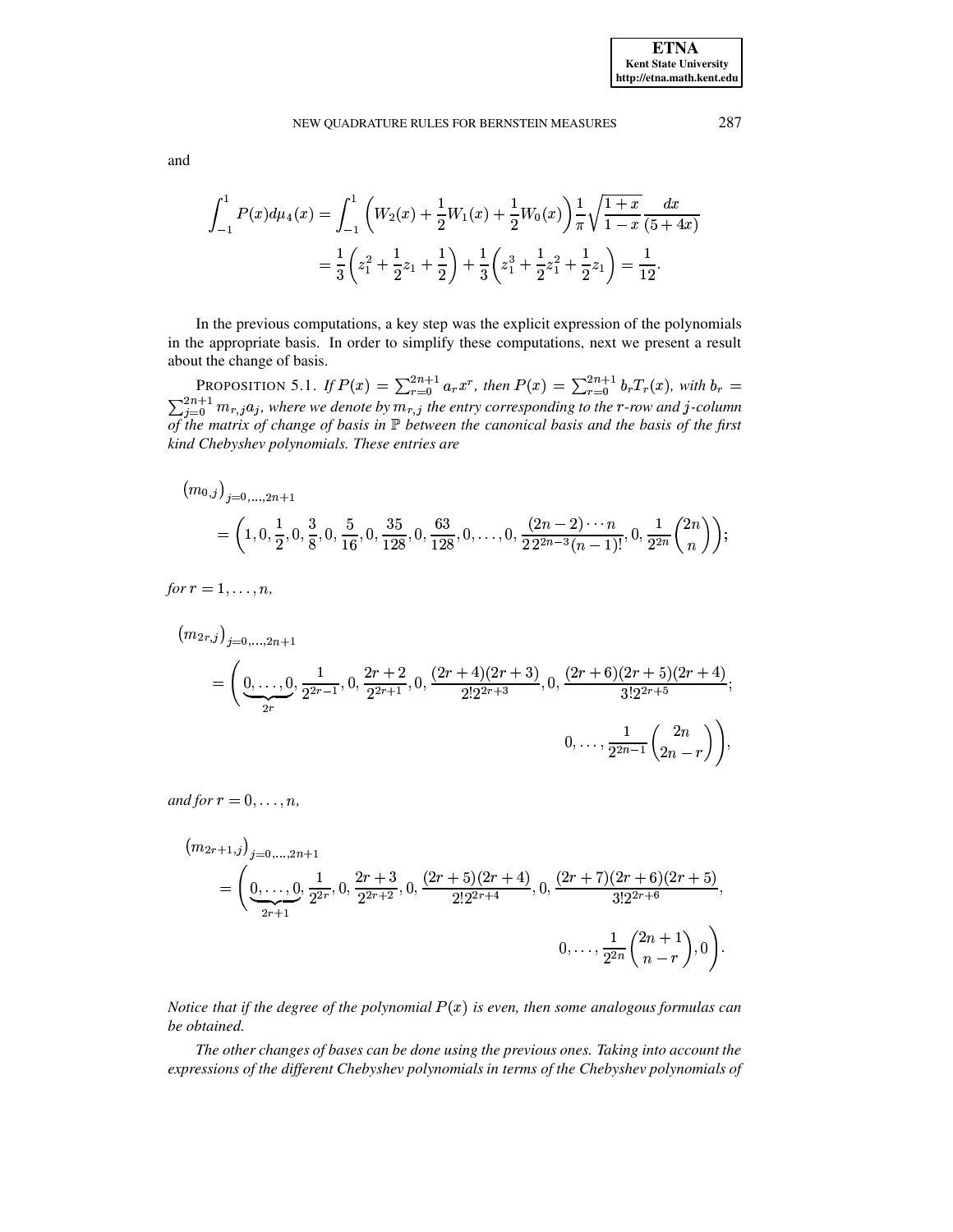the first kind, if  $P(x) = \sum_{r=0}^{n} b_r T_r(x)$ , then

$$
P(x) = \frac{1}{2} \left( \left( 2b_0 - b_2 \right) U_0(x) + \sum_{l=1}^{n-2} \left( b_l - b_{l+2} \right) U_l(x) + b_{n-1} U_{n-1}(x) + b_n U_n(x) \right),
$$
  
\n
$$
P(x) = \frac{1}{2} \left( \left( 2b_0 + b_1 \right) W_0(x) + \sum_{l=1}^{n-1} \left( b_l + b_{l+1} \right) W_l(x) + b_n W_n(x) \right),
$$
  
\n
$$
P(x) = \frac{1}{2} \left( \left( 2b_0 - b_1 \right) V_0(x) + \sum_{l=1}^{n-1} \left( b_l - b_{l+1} \right) V_l(x) + b_n V_n(x) \right).
$$

REMARK 5.2. Taking into account these changes of bases, we can calculate the number of operations (sums and products) that we need for applying our method for the computation of the integral of a polynomial of degree  $n$  with respect to the polynomial modifications of the Bernstein measures  $d\mu_i$  ( $i = 1, 2, 3, 4$ ). The number of sums is  $\frac{(n+2)(n+1)}{2}$ , the number of products is  $\frac{(n+1)n}{2}$ , and a prefixed number of evaluations of a polynomial of degree n exist. Taking into account the high number of zeros of the matrix of change of basis, a more efficient algorithm could be developed.

If we want to apply the quadrature rule to a function which is not a polynomial, using, e.g., the measure  $d\mu_1$ , then either the expansion of the function or the expansion of an approximation of the function in the basis  $\{T_n(x)\}_{n\in\mathbb{N}}$  is needed.

Let us consider, e.g., an analytic function  $f$  on  $[-1, 1]$ . In order to compute  $\int_{-1}^{1} f(x) d\mu_1(x)$ , we approximate  $f$  by  $\sum_{k=0}^{n-1} a_k T_k(x)$  and we compute exactly the integral  $\int_{-1}^{1} (\sum_{k=0}^{n-1} a_k T_k(x)) d\mu_1(x)$ . The idea is to approximate  $\int_{-1}^{1} f(x) d\mu_1(x)$  by  $\int_{-1}^{1} (\sum_{k=0}^{n-1} a_k \times T_k(x$ 

A well-known method based on the FFT (fast Fourier transform) can be used to estimate the expansion in the basis  $\{T_n(x)\}_{n\in\mathbb{N}}$  of the interpolatory polynomial of  $f(x)$  defined in  $[-1, 1]$ . It can be applied when the evaluations of the function are determined in fixed nodes.

We will choose  $m = 2^p$  and the m zeros  $\{x_i\}_{i=1,\dots,m}$  of the polynomial  $T_m(x)$  as nodes. Let us consider  $\{\theta_i\} \subset [0, \pi]$  such that  $\cos \theta_i = x_i$ , and  $\{\Theta_i\} \subset [-\pi, 0]$  such that  $\cos \Theta_i = x_i$ , as well as the FFT associated with these  $2^{p+1}$  nodes, i.e., we consider  $F(z) = \sum_{k=0}^{2m-1} b_k z^{k-m}$  such that  $F(\theta_i) = F(\Theta_i) = f(x_i)$ . Then  $t(x) = \frac{F(z) + F(\overline{z})}{2} =$  $\sum_{k=0}^{m} a_k T_k(x)$  with  $x = \frac{z+\frac{1}{2}}{2}$  satisfies  $t(x_i) = f(x_i)$ ,  $\forall i = 1, ..., m$ . From the symmetry of the nodes, the problem has a solution using only functions of the form  $cos(k\theta)$  with  $O(m \log_2 m)$  operations and using a well-known algorithm. The solution is the expansion of the minimax interpolation polynomial in terms of the basis  ${T_n(x)}_{n\in\mathbb{N}}$ .

Next we present three numerical experiments based on the ideas developed above. We consider the measure  $d\mu_1$  used in Section 5 with  $q_1(x) = 5 + 4x$ , i.e.,  $d\mu_1(x) = \frac{dx}{\pi\sqrt{1-x^2(5+4x)}}$ and we take  $2<sup>5</sup>$  nodes, i.e., a few number of nodes in order to have a low computational cost. The FFT algorithm is well developed in all the standard calculus programs. Although we can use any of them, we apply the FFT algorithm using the Numerical Math "Trig Fit" of Mathematica. The discretization has an effect on the accuracy of the quadrature which is the same as we have when we use a polynomial interpolatory quadrature for a function, i.e., we have an error given by error of the interpolatory process.

For the three analytic functions, we obtain the function  $F(z)$  which gives the solution of the complex interpolatory problem and we present a table with the approximation value of the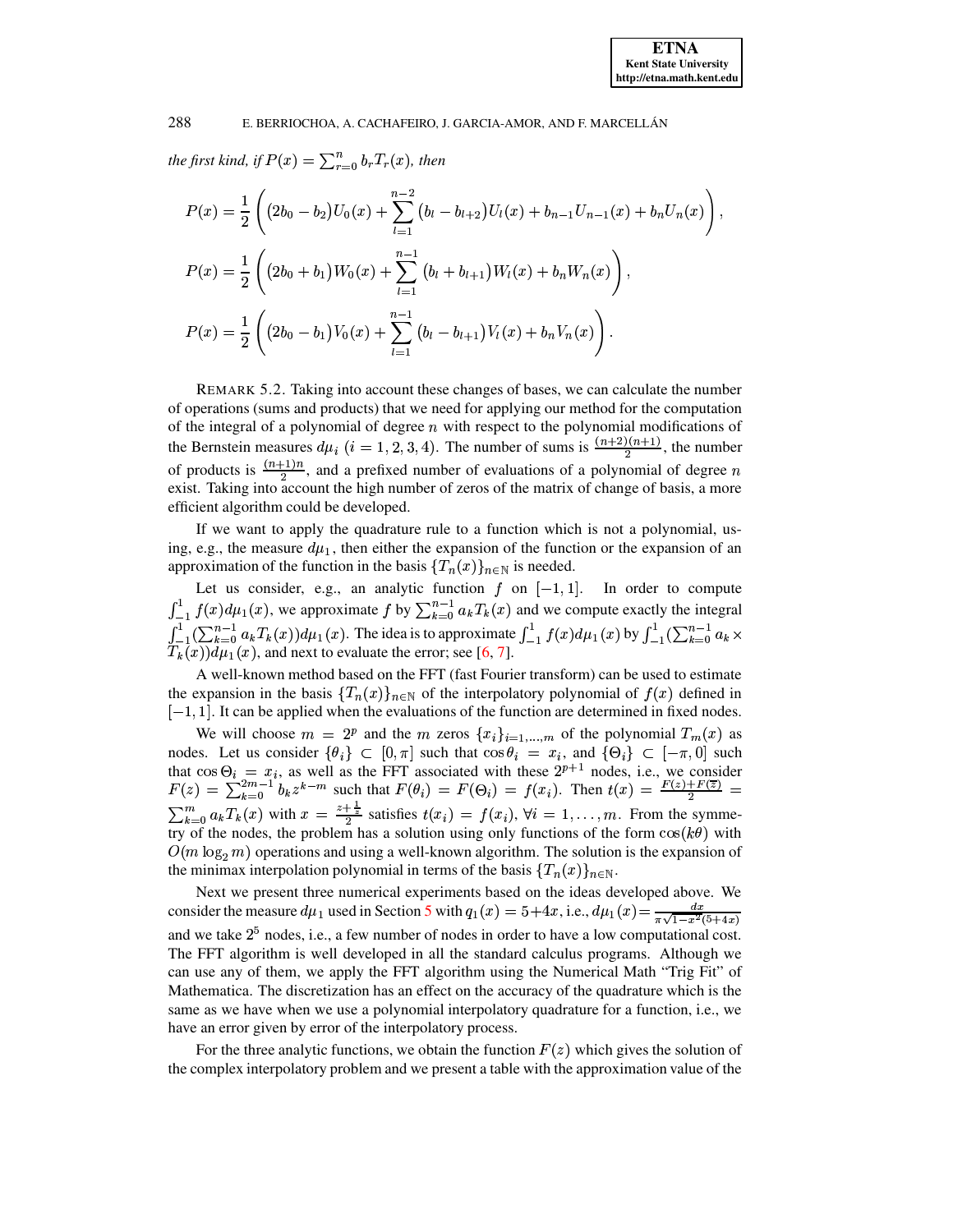NEW OUADRATURE RULES FOR BERNSTEIN MEASURES

integral using our method, the approximate value of the integral obtained using the command NIntegrate of Mathematica and the difference between both approximations.

# 5.1. Function  $arctan x$ .

$$
F(z) = -1.82699 10^{-17} + 0.414214 z + 2.12513 10^{-17} z^2 - 0.0236893 z^3
$$
  
+ 2.05094 10<sup>-18</sup> z<sup>4</sup> + 0.00243866 z<sup>5</sup> - 2.79839 10<sup>-18</sup> z<sup>6</sup> - 0.000298863 z<sup>7</sup>  
- 3.93659 10<sup>-18</sup> z<sup>8</sup> + 0.000039882 z<sup>9</sup> - 3.72317 10<sup>-18</sup> z<sup>10</sup> - 5.59898 10<sup>-6</sup> z<sup>11</sup>  
+ 3.33897 10<sup>-18</sup> z<sup>12</sup> + 8.15588 10<sup>-7</sup> z<sup>13</sup> + 7.34596 10<sup>-18</sup> z<sup>14</sup> - 1.39154 10<sup>-7</sup> z<sup>15</sup>

| Function 1 | Approx.                       | Approx. NIntegrate | Bound error                   |
|------------|-------------------------------|--------------------|-------------------------------|
|            | $\arctan x \,   \, -0.136146$ | $-0.136146$        | $1 - 2.75111 \times 10^{-10}$ |

# **5.2.** Function  $e^{x^8+2x^3+3}$ .

$$
F(z) = 4.15411 + 6.22378 z + 4.68205 z2 + 3.86116 z3 + 2.81959 z4+ 1.86711 z5 + 1.33197 z6 + 0.880642 z7 + 0.562949 z8 + 0.358526 z9+ 0.224258 z10 + 0.135074 z11 + 0.0813767 z12 + 0.0469612 z13 + 0.0254564 z14+ 0.0111311 z15
$$

|                          | Function   Approx.   Approx. NIntegrate | Bound error               |
|--------------------------|-----------------------------------------|---------------------------|
| $e^{x^8+2x^3+3}$ 1.24238 | 1.24238                                 | $-9.44322 \times 10^{-8}$ |

# 5.3. Function  $e^{5x+3}$ .

$$
F(z) = 273.564 + 488.794 z + 351.61 z2 + 207.507 z3 + 102.602 z4+ 43.3441 z5 + 15.9135 z6 + 5.15172 z7 + 1.48867 z8 + 0.387967 z9+ 0.0919927 z10 + 0.019996 z11 + 0.00401035 z12 + 0.000746306 z13+ 0.000129448 z14 + 0.0000205855 z15
$$

|                                                              | Function   Approx.   Approx. NIntegrate | Bound error              |
|--------------------------------------------------------------|-----------------------------------------|--------------------------|
| $e^{\overline{x^8+2x^3+3}}$ 64.2682 $\overline{\phantom{1}}$ | 64.2682                                 | $1.21036 \times 10^{-6}$ |

Acknowledgments. The authors are very grateful to the referees whose suggestions contributed to the improvement of the manuscript. In particular, they thank them for pointing out references  $[3, 6, 7]$ .

### **REFERENCES**

- <span id="page-11-1"></span>[1] E. BERRIOCHOA, A. CACHAFEIRO, AND J. GARCÍA-AMOR, Connection between orthogonal polynomials on the unit circle and bounded interval, J. Comput. Appl. Math., 177 (2005), pp. 205-223.
- <span id="page-11-0"></span>[2] E. BERRIOCHOA, A. CACHAFEIRO, AND F. MARCELLÁN, A new numerical quadrature formula on the unit circle, Numer. Algorithms, 44 (2007), pp. 391-401.
- <span id="page-11-2"></span>A. BULTHEEL, L. DARUIS, AND P. GONZÁLEZ-VERA, A connection between quadrature formulas on the  $[3]$ unit circle and the interval  $[-1, 1]$ , J. Comput. Appl. Math., 132 (2001), pp. 1-14.
- T. S. CHIHARA, An Introduction to Orthogonal Polynomials, Gordon and Breach, New York, 1978.  $[4]$
- <span id="page-11-3"></span>C. W. CLENSHAW AND A. R. CURTIS, A method for numerical integration on an automatic computer,  $[5]$ Numer. Math., 2 (1960), pp. 197-205.
- <span id="page-11-4"></span>D. ELLIOT, The evaluation and estimation of coefficients in Chebyshev series expansion of a function, Math.  $[6]$ Comp., 18 (1964), pp. 274-284.

289

**ETNA Kent State University** http://etna.math.kent.edu